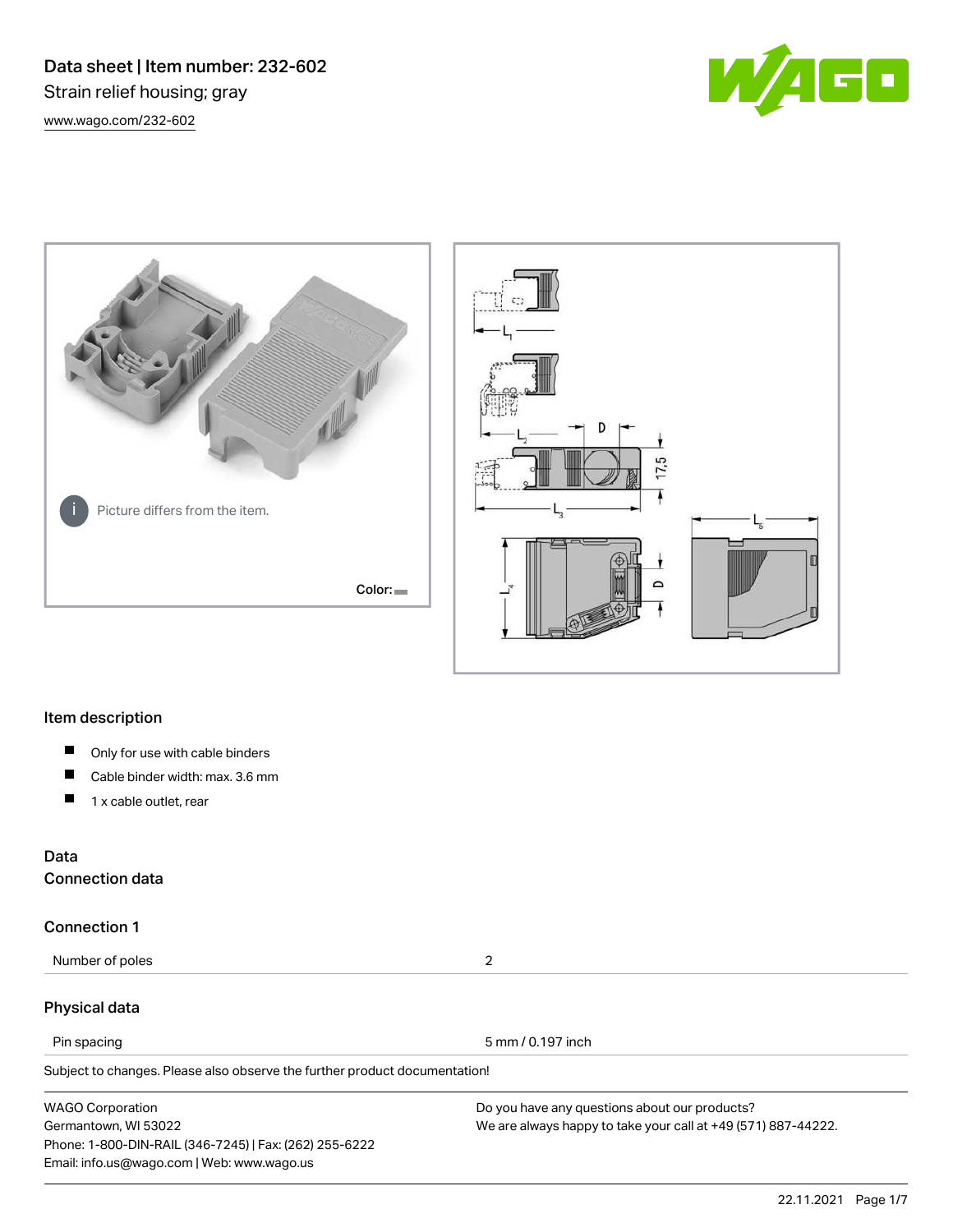[www.wago.com/232-602](http://www.wago.com/232-602)



| Width  | 15.5 mm / 0.61 inch  |
|--------|----------------------|
| Height | 17.5 mm / 0.689 inch |
| Depth  | 41.5 mm / 1.634 inch |

#### Mechanical data

| Suitable | for standard male and female connectors |
|----------|-----------------------------------------|
|          |                                         |

#### Material data

| Color                       | gray             |
|-----------------------------|------------------|
| Insulation material         | Polyamide (PA66) |
| Flammability class per UL94 | V0               |
| Fire load                   | 0.117 MJ         |
| Weight                      | 3.9 <sub>g</sub> |

#### Commercial data

| Product Group         | 3 (Multi Conn. System) |
|-----------------------|------------------------|
| PU (SPU)              | 25 Stück               |
| Packaging type        | box                    |
| Country of origin     | DE                     |
| <b>GTIN</b>           | 4017332290302          |
| Customs tariff number | 8538908160             |

#### Approvals / Certificates

#### Country specific Approvals

Germantown, WI 53022

Phone: 1-800-DIN-RAIL (346-7245) | Fax: (262) 255-6222

Email: info.us@wago.com | Web: www.wago.us

|                         |                                                                            |                                               | Certificate |
|-------------------------|----------------------------------------------------------------------------|-----------------------------------------------|-------------|
| Logo                    | Approval                                                                   | <b>Additional Approval Text</b>               | name        |
|                         | <b>CSA</b>                                                                 | C <sub>22.2</sub>                             | 1466354     |
|                         | DEKRA Certification B.V.                                                   |                                               |             |
|                         | <b>KEMA/KEUR</b>                                                           | EN 61984                                      | 2190761.01  |
| KEMA                    | DEKRA Certification B.V.                                                   |                                               |             |
| <b>Ship Approvals</b>   |                                                                            |                                               |             |
|                         |                                                                            |                                               | Certificate |
| Logo                    | Approval                                                                   | <b>Additional Approval Text</b>               | name        |
|                         | Subject to changes. Please also observe the further product documentation! |                                               |             |
| <b>WAGO Corporation</b> |                                                                            | Do you have any questions about our products? |             |

We are always happy to take your call at +49 (571) 887-44222.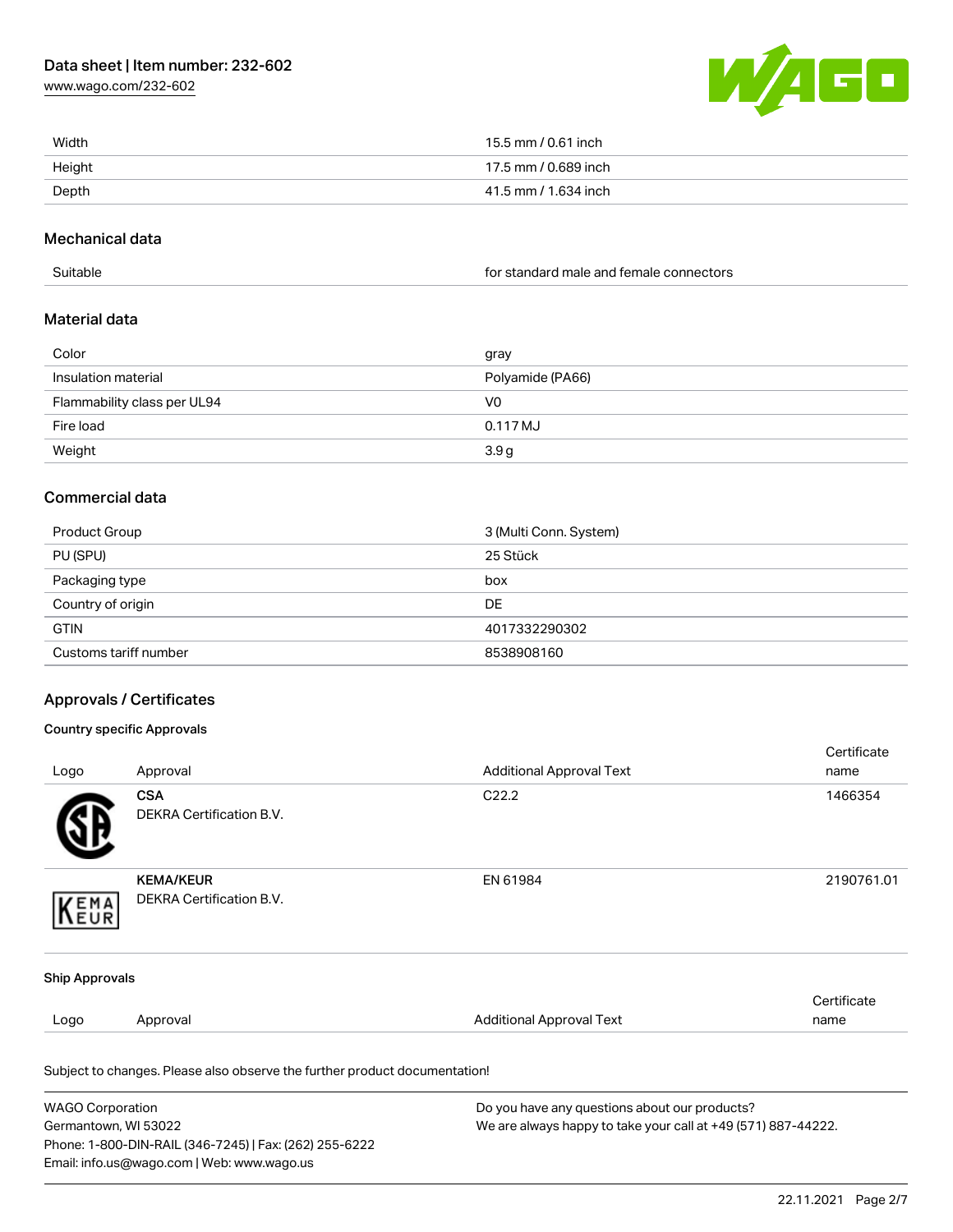



| ABS.            | ABS                         | 19-         |
|-----------------|-----------------------------|-------------|
|                 | American Bureau of Shipping | HG15869876- |
| <b>Comments</b> |                             | <b>PDA</b>  |
|                 |                             |             |

#### UL-Approvals Logo Approval Additional Approval Text **Certificate** name UL Underwriters Laboratories Inc. UL 1059 E45172 UR Underwriters Laboratories Inc. UL 1977 E45171

#### Optional accessories

#### Marking accessories

| Marker |                                                                                                                                               |                                       |
|--------|-----------------------------------------------------------------------------------------------------------------------------------------------|---------------------------------------|
|        | Item no.: 2009-115/000-002<br>WMB-Inline; for Smart Printer; 1500 pieces on roll; stretchable 5 - 5.2 mm; plain; snap-on type; yellow         | www.wago.com/2009-115<br>$/000 - 002$ |
|        | Item no.: 2009-115/000-007<br>WMB-Inline; for Smart Printer; 1500 pieces on roll; stretchable 5 - 5.2 mm; plain; snap-on type; gray           | www.wago.com/2009-115<br>/000-007     |
|        | Item no.: 2009-115/000-017<br>WMB-Inline; for Smart Printer; 1500 pieces on roll; stretchable 5 - 5.2 mm; plain; snap-on type; light<br>green | www.wago.com/2009-115<br>$/000 - 017$ |
|        | Item no.: 2009-115/000-023<br>WMB-Inline; for Smart Printer; 1500 pieces on roll; stretchable 5 - 5.2 mm; plain; snap-on type; green          | www.wago.com/2009-115<br>$/000 - 023$ |
|        | Item no.: 2009-115/000-024<br>WMB-Inline; for Smart Printer; 1500 pieces on roll; stretchable 5 - 5.2 mm; plain; snap-on type; violet         | www.wago.com/2009-115<br>/000-024     |
|        | Item no.: 2009-115<br>WMB-Inline; for Smart Printer; 1500 pieces on roll; stretchable 5 - 5.2 mm; plain; snap-on type; white                  | www.wago.com/2009-115                 |

#### Item no.: 793-5501/000-007

Subject to changes. Please also observe the further product documentation!

WAGO Corporation Germantown, WI 53022 Phone: 1-800-DIN-RAIL (346-7245) | Fax: (262) 255-6222 Email: info.us@wago.com | Web: www.wago.us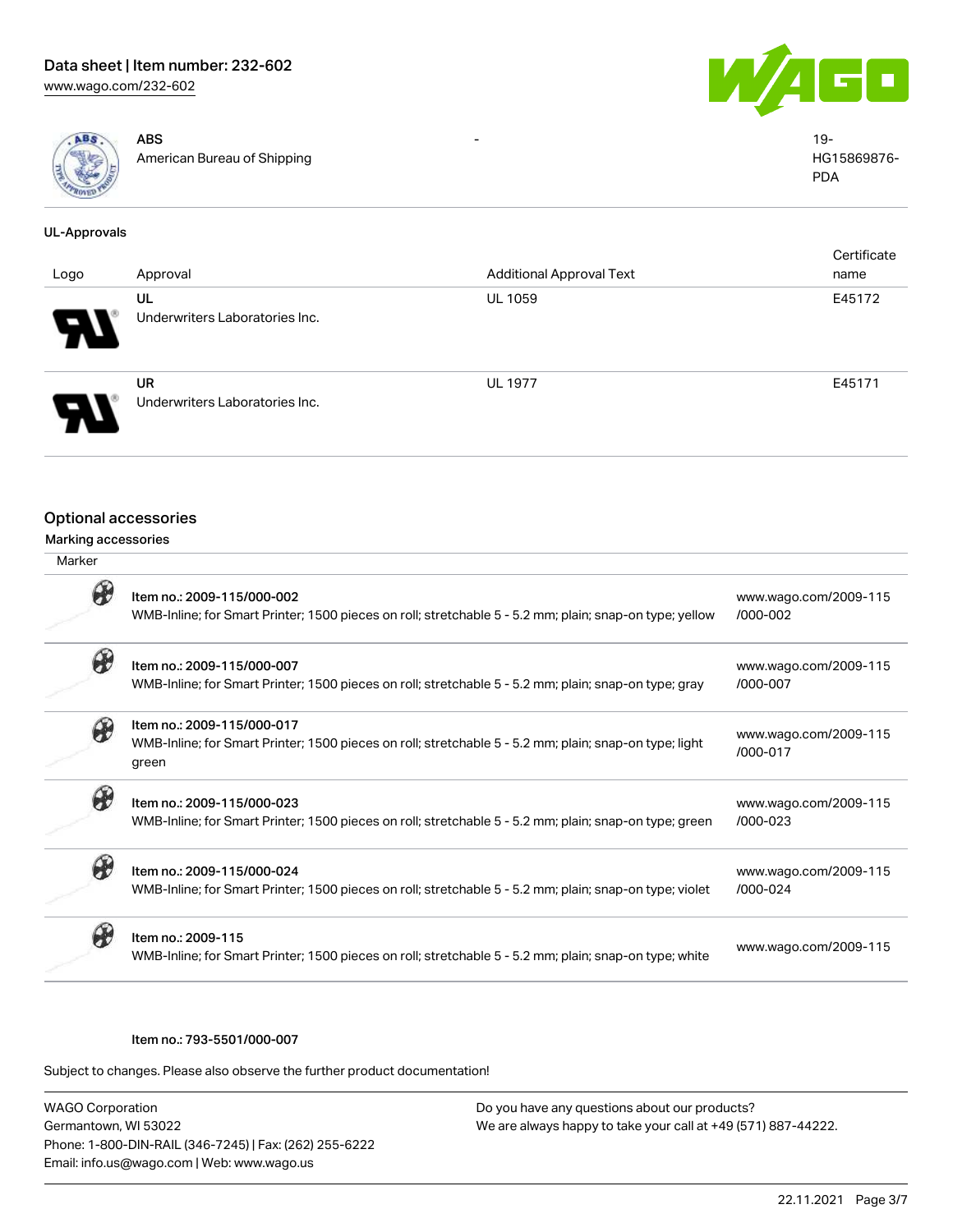[www.wago.com/232-602](http://www.wago.com/232-602)



[www.wago.com/793-501](http://www.wago.com/793-501/000-002)

[www.wago.com/793-501](http://www.wago.com/793-501/000-007)

[/000-002](http://www.wago.com/793-501/000-002)

[/000-007](http://www.wago.com/793-501/000-007)

WMB marking card; as card; for terminal block width 5 - 17.5 mm; stretchable 5 - 5.2 mm; plain; snap-on [www.wago.com/793-5501](http://www.wago.com/793-5501/000-007) type; gray [/000-007](http://www.wago.com/793-5501/000-007)



#### Item no.: 793-5501/000-012

[www.wago.com/793-5501](http://www.wago.com/793-5501/000-012).<br>WMB marking card; as card; for terminal block width 5 - 17.5 mm; stretchable 5 - 5.2 mm; plain; snap-on (eee eae type; orange [/000-012](http://www.wago.com/793-5501/000-012)



#### Item no.: 793-5501/000-014

WMB marking card; as card; for terminal block width 5 - 17.5 mm; stretchable 5 - 5.2 mm; plain; snap-on type; brown [www.wago.com/793-5501](http://www.wago.com/793-5501/000-014) [/000-014](http://www.wago.com/793-5501/000-014)



### Item no.: 793-5501/000-017

WMB marking card; as card; for terminal block width 5 - 17.5 mm; stretchable 5 - 5.2 mm; plain; snap-on type; green [www.wago.com/793-5501](http://www.wago.com/793-5501/000-017) [/000-017](http://www.wago.com/793-5501/000-017)



#### Item no.: 793-5501/000-023

WMB marking card; as card; for terminal block width 5 - 17.5 mm; stretchable 5 - 5.2 mm; plain; snap-on [/000-023](http://www.wago.com/793-5501/000-023) type; light green [www.wago.com/793-5501](http://www.wago.com/793-5501/000-023)



#### Item no.: 793-5501/000-024

WMB marking card; as card; for terminal block width 5 - 17.5 mm; stretchable 5 - 5.2 mm; plain; snap-on type; violet [www.wago.com/793-5501](http://www.wago.com/793-5501/000-024) [/000-024](http://www.wago.com/793-5501/000-024)

Item no.: 793-501/000-002 WMB marking card; as card; not stretchable; plain; snap-on type; yellow

Item no.: 793-501/000-007 WMB marking card; as card; not stretchable; plain; snap-on type; gray

Item no.: 793-501/000-017 WMB marking card; as card; not stretchable; plain; snap-on type; light green [www.wago.com/793-501](http://www.wago.com/793-501/000-017) [/000-017](http://www.wago.com/793-501/000-017)

Item no.: 793-501/000-012 WMB marking card; as card; not stretchable; plain; snap-on type; orange [www.wago.com/793-501](http://www.wago.com/793-501/000-012) [/000-012](http://www.wago.com/793-501/000-012)

Subject to changes. Please also observe the further product documentation!

WAGO Corporation Germantown, WI 53022 Phone: 1-800-DIN-RAIL (346-7245) | Fax: (262) 255-6222 Email: info.us@wago.com | Web: www.wago.us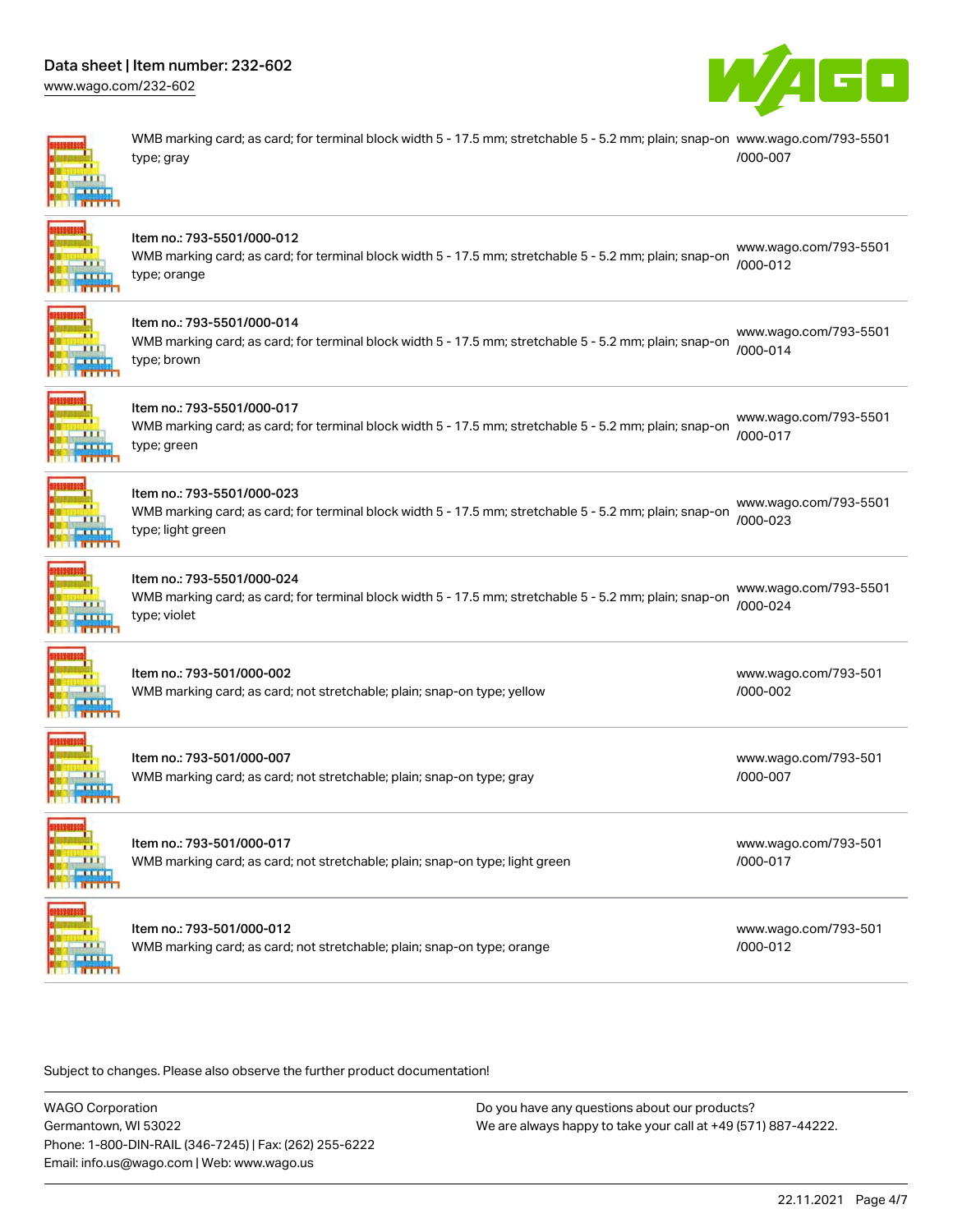[www.wago.com/232-602](http://www.wago.com/232-602)



#### Item no.: 793-501/000-023

WMB marking card; as card; not stretchable; plain; snap-on type; green



[www.wago.com/793-501](http://www.wago.com/793-501/000-023) [/000-023](http://www.wago.com/793-501/000-023)

#### Item no.: 793-501/000-006 WMB marking card; as card; not stretchable; plain; snap-on type; blue

# Item no.: 793-501/000-005

WMB marking card; as card; not stretchable; plain; snap-on type; red

WMB marking card; as card; not stretchable; plain; snap-on type; violet

[www.wago.com/793-501](http://www.wago.com/793-501/000-005)

[www.wago.com/793-501](http://www.wago.com/793-501/000-006)

[/000-006](http://www.wago.com/793-501/000-006)

[/000-005](http://www.wago.com/793-501/000-005)

nomio... 755 501<br>WMB marking card; as card; not stretchable; plain; snap-on type; white [www.wago.com/793-501](http://www.wago.com/793-501)

[www.wago.com/793-501](http://www.wago.com/793-501/000-024) [/000-024](http://www.wago.com/793-501/000-024)

[www.wago.com/2009-115](http://www.wago.com/2009-115/000-012)

[www.wago.com/2009-115](http://www.wago.com/2009-115/000-006)

[/000-006](http://www.wago.com/2009-115/000-006)



**THE R** 

#### Item no.: 793-5501/000-005

Item no.: 793-501/000-024

Item no.: 793-501

WMB marking card; as card; for terminal block width 5 - 17.5 mm; stretchable 5 - 5.2 mm; plain; snap-on type; red [www.wago.com/793-5501](http://www.wago.com/793-5501/000-005) [/000-005](http://www.wago.com/793-5501/000-005)

#### Item no.: 793-5501/000-002

WMB marking card; as card; for terminal block width 5 - 17.5 mm; stretchable 5 - 5.2 mm; plain; snap-on type; yellow [www.wago.com/793-5501](http://www.wago.com/793-5501/000-002) [/000-002](http://www.wago.com/793-5501/000-002)



#### Item no.: 793-5501/000-006

WMB marking card; as card; for terminal block width 5 - 17.5 mm; stretchable 5 - 5.2 mm; plain; snap-on type; blue [www.wago.com/793-5501](http://www.wago.com/793-5501/000-006) [/000-006](http://www.wago.com/793-5501/000-006)



#### Item no.: 793-5501

WMB marking card; as card; for terminal block width 5 - 17.5 mm; stretchable 5 - 5.2 mm; plain; snap-on [www.wago.com/793-5501](http://www.wago.com/793-5501) type; white



## Item no.: 2009-115/000-012

WMB-Inline; for Smart Printer; 1500 pieces on roll; stretchable 5 - 5.2 mm; plain; snap-on type; orange [/000-012](http://www.wago.com/2009-115/000-012)

### Item no.: 2009-115/000-006

WMB-Inline; for Smart Printer; 1500 pieces on roll; stretchable 5 - 5.2 mm; plain; snap-on type; blue

**Mounting** 

Mounting accessories

Item no.: 209-173

Subject to changes. Please also observe the further product documentation!

WAGO Corporation Germantown, WI 53022 Phone: 1-800-DIN-RAIL (346-7245) | Fax: (262) 255-6222 Email: info.us@wago.com | Web: www.wago.us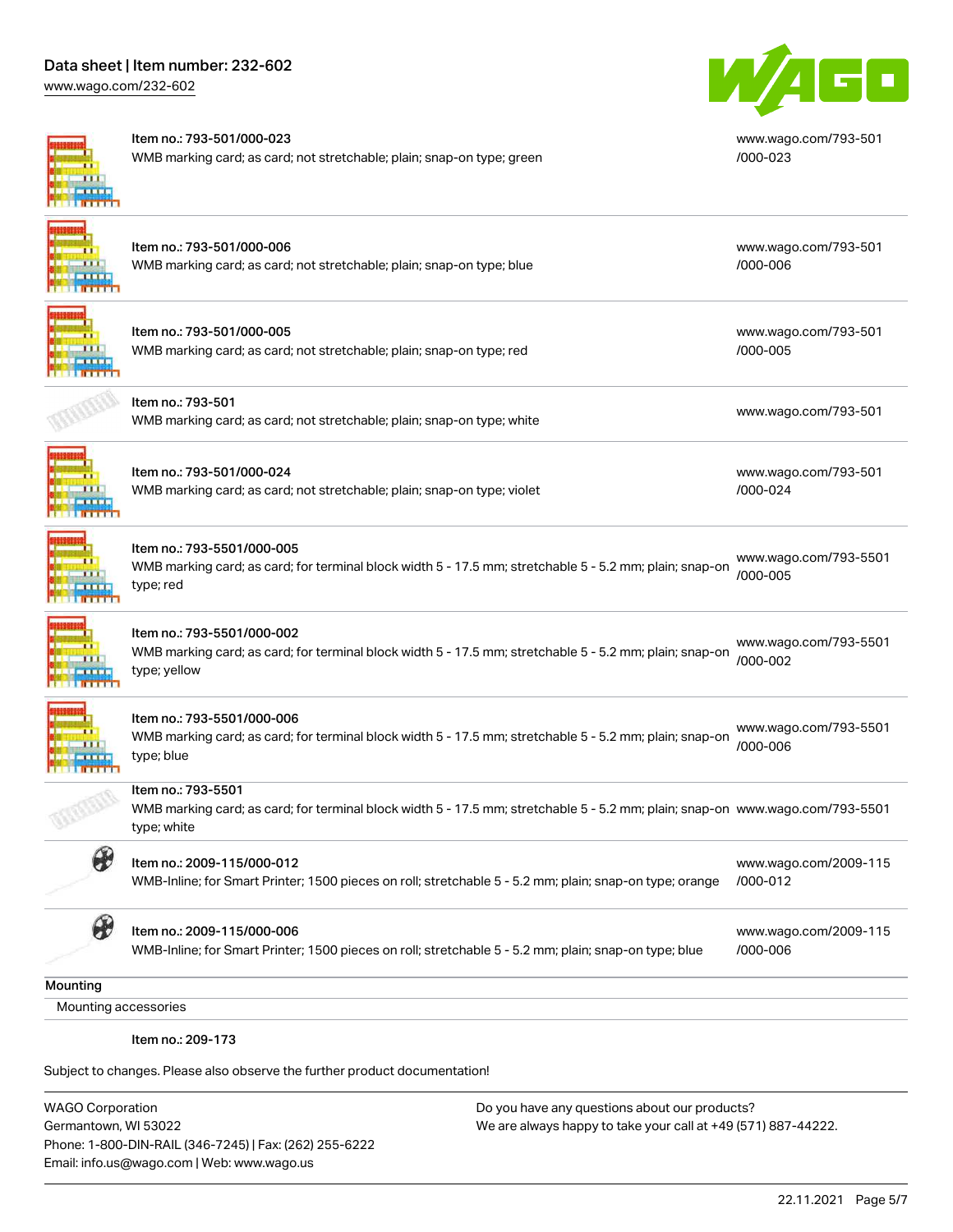

| ۰ | ï |
|---|---|
| ÷ | ÷ |

Fixing screw; for cable clamp; 7 or more poles [www.wago.com/209-173](http://www.wago.com/209-173)

| <b>Downloads</b>                         |            |               |          |
|------------------------------------------|------------|---------------|----------|
| Documentation                            |            |               |          |
| <b>Additional Information</b>            |            |               |          |
| Technical explanations                   | 2019 Apr 3 | pdf<br>2.0 MB | Download |
| <b>CAD files</b>                         |            |               |          |
| CAD data                                 |            |               |          |
| 2D/3D Models 232-602                     |            | <b>URL</b>    | Download |
| <b>CAE</b> data                          |            |               |          |
| EPLAN Data Portal 232-602                |            | <b>URL</b>    | Download |
| ZUKEN Portal 232-602                     |            | <b>URL</b>    | Download |
| <b>Environmental Product Compliance</b>  |            |               |          |
| <b>Compliance Search</b>                 |            |               |          |
| Environmental Product Compliance 232-602 |            | URL           | Download |
| Strain relief housing; gray              |            |               |          |

#### Installation Notes

Installation

Subject to changes. Please also observe the further product documentation!

WAGO Corporation Germantown, WI 53022 Phone: 1-800-DIN-RAIL (346-7245) | Fax: (262) 255-6222 Email: info.us@wago.com | Web: www.wago.us